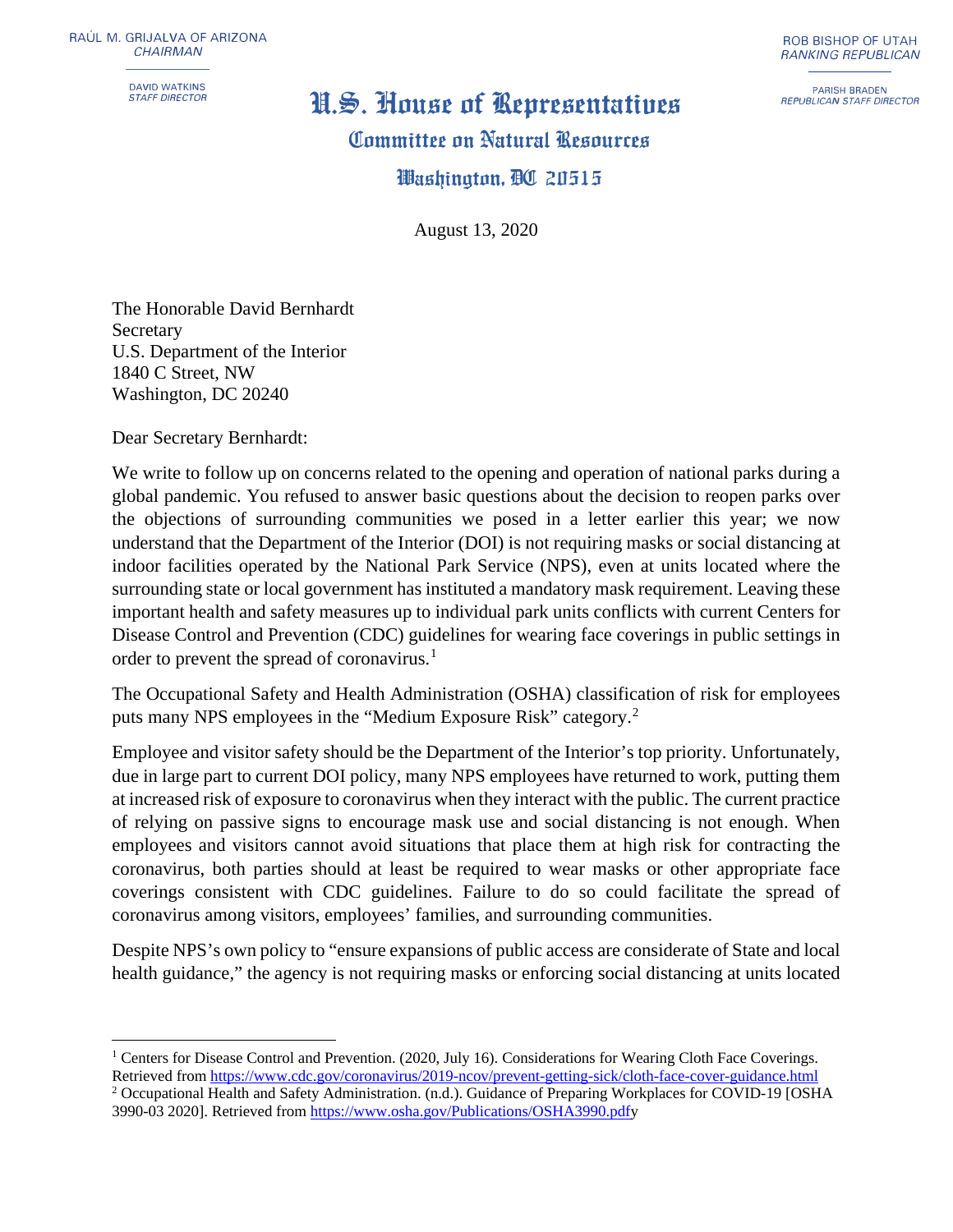within states or localities with a mandatory mask requirement.<sup>[3](#page-1-0)</sup> From the Independence National Historical Park in Pennsylvania, where there is a statewide order requiring face coverings in any indoor location open to the public, to the Big South Fork National River and Recreation Area in Kentucky, where masks are required in public places, conflicting guidance between NPS-governed areas and localities that require masks threatens the safety of park employees, visitors, and those who live closest to our public lands.

Particularly in light of summer being the busiest season for park visitation, we must ensure National Park Service employees and the public are taking at least the most basic measures to prevent the spread of COVID-19 and that the agency adheres to CDC guidelines. Therefore, we urge you to require visitors and employees to wear masks outdoors when they cannot maintain proper social distance. When employees and visitors are in buildings, they should be required to wear masks.

When we wrote in April with questions about the reopening of national parks, the Department's response claimed our questions were too broad. Operating during the pandemic, which has only intensified since our last correspondence, continues to be complex and complicated and requires full transparency. To assist the Committee with its oversight activities and to address outstanding questions and concerns regarding basic protections for employees and the public at NPS sites, please provide answers to the following questions and all requested documentation and information as soon as possible, but no later than August 31, 2020:

- Will the Department of the Interior require masks when NPS employees and visitors in buildings and in public places cannot adhere to social distancing guidelines? If not, please provide documents sufficient to show scientific evidence that the CDC guidance regarding the use of masks or other suitable facial coverings is invalid.
- Does the Department have a plan to purchase and distribute adequate PPE to all units of the National Park System? If not, please provide the justification and rationale for this decision.
- All documentation related to how the Department of the Interior plans to ensure that agency operations comply with CDC guidelines, particularly those related to wearing face coverings in public settings, to ensure the maximum safety of NPS employees and visitors.
- All documentation outlining the rationale and guidance that informed the Department of the Interior's decision to not require masks or social distancing at units located in states or localities with a mandatory mask requirement.
- All documents and communications related to the Department of the Interior's process for deciding whether to require masks and/or social distancing in states or localities where there is a mandatory mask requirement.

<span id="page-1-0"></span><sup>3</sup> National Park Service. (2020, May 28). National Park Service COVID-19 Adaptive Operations Recovery Plan. Retrieved from [https://inside.nps.gov/sites/default/files/document/2020-05/NPS%20COVID-](https://inside.nps.gov/sites/default/files/document/2020-05/NPS%20COVID-19%20Adaptive%20Operations%20Recovery%20Plan_FINAL_05282020.pdf)[19%20Adaptive%20Operations%20Recovery%20Plan\\_FINAL\\_05282020.pdf](https://inside.nps.gov/sites/default/files/document/2020-05/NPS%20COVID-19%20Adaptive%20Operations%20Recovery%20Plan_FINAL_05282020.pdf)